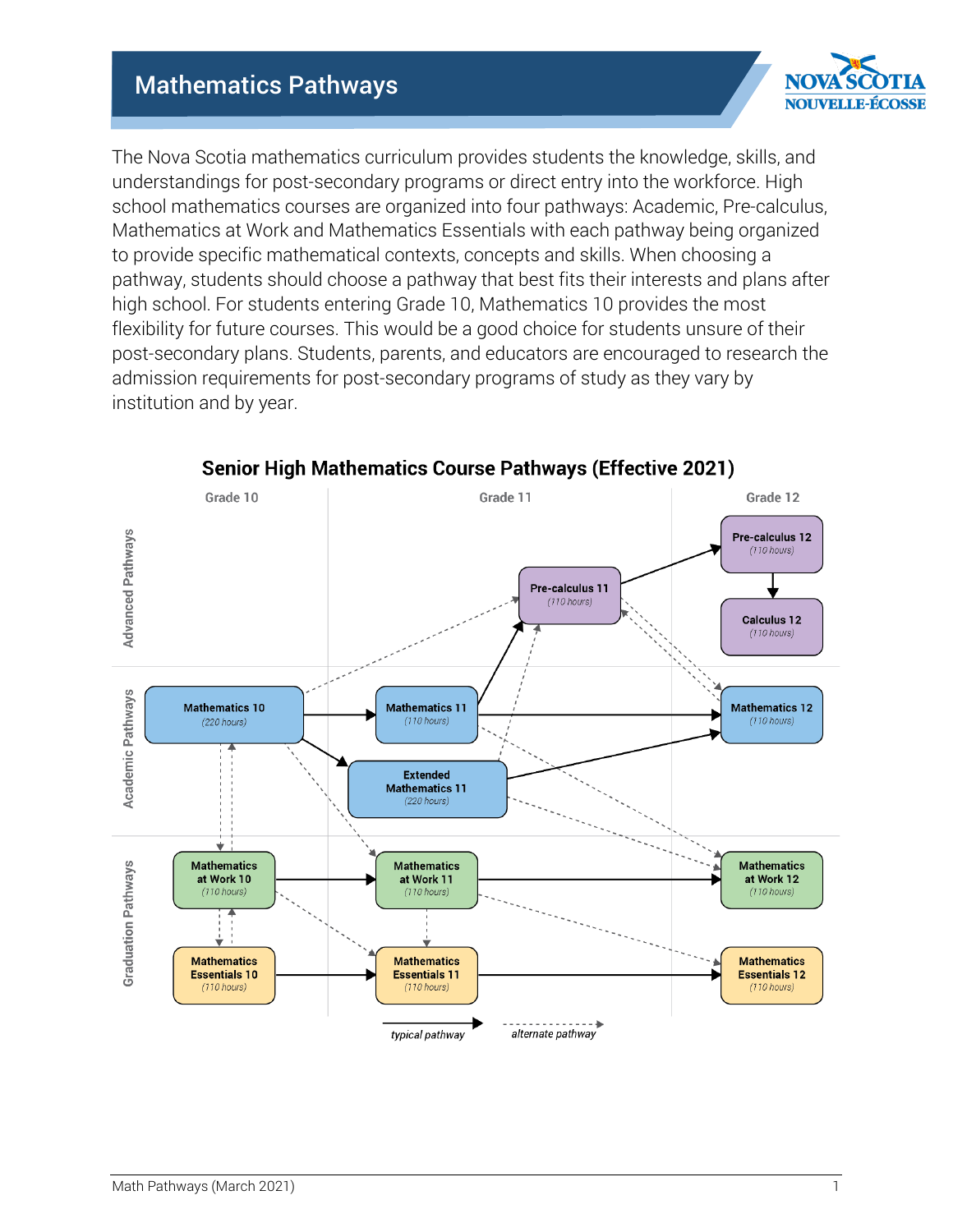There are four main pathways for mathematics in Nova Scotia:

Academic pathway (academic credit type): Courses in this pathway prepare students to enter post-secondary academic programs that do not require pre-calculus for admission. *Courses: Mathematics 10, Mathematics 11 (or Extended Mathematics 11) and Mathematics 12*

Pre-calculus pathway (advanced credit type): Courses in this pathway prepare students to enter post-secondary academic programs that require pre-calculus for admission. This pathway branches off of the academic pathway. *Courses: Pre-calculus 11 and Pre-calculus 12, Calculus 12*

Mathematics at Work pathway (graduation credit type): Courses in this pathway prepare students to enter post-secondary programs that do not require academic mathematics (options at both community college and university) or who plan to enter the workforce directly after high school.

*Courses: Mathematics at Work 10, Mathematics at Work 11, and Mathematics at Work 12*

Mathematics Essentials pathway (graduation credit type): Courses in this pathway prepare students to enter some community college programs or directly into the workforce after graduation.

*Courses: Mathematics Essentials 10, Mathematics Essentials 11, and Mathematics Essentials 12*

Grade 10 Mathematics Course Descriptions

Three mathematics courses are available at the grade 10 level:

- Mathematics 10: (220 hours), 2 academic credits
- Mathematics at Work 10: (110 hours), 1 graduation credit
- Mathematics Essentials 10: (110 hours), 1 graduation credit

# Mathematics 10

(academic credit type, 2 credits, 220-hour course)

Mathematics 10 is an academic credit type high school mathematics course. Upon successful completion students will receive 2 academic credits; one in Mathematics 10 and another in math, science or technology.

It is recommended that students proceed to Mathematics 11 or Mathematics Extended 11 upon completion of Mathematics 10. In some cases students may choose a course other than Mathematics 11 or Extended Mathematics 11. Students should make this decision following discussions with their family and school staff.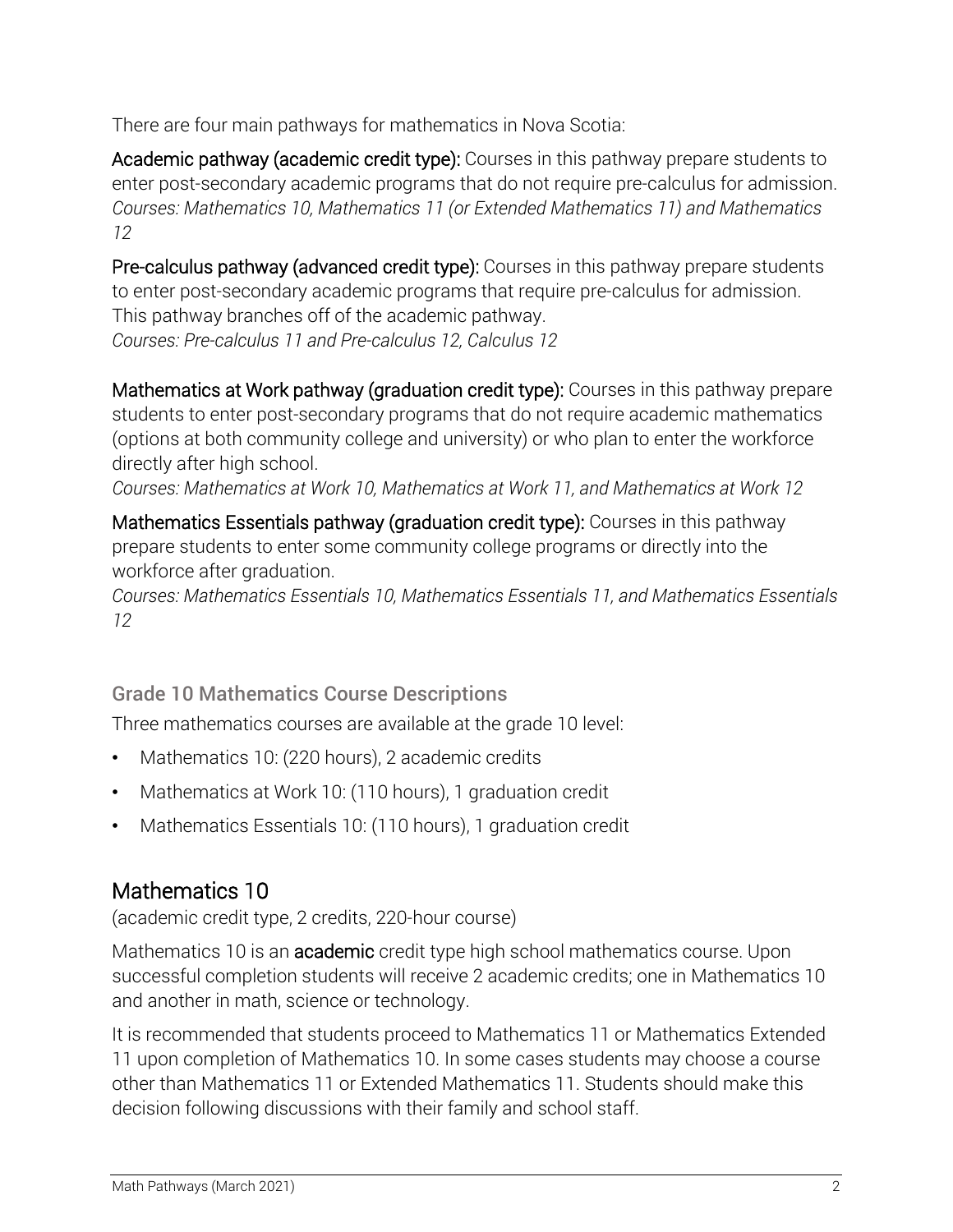#### *Students in Mathematics 10 will explore the following topics:*

measurement systems, surface area and volume, right triangle trigonometry, exponents and radicals, polynomials, linear relations and functions, linear equations and graphs, solving systems of equations, and financial mathematics.

### Mathematics at Work 10

(graduation credit type, 1 credit, 110-hour course)

Mathematics at Work 10 is a graduation credit type high school mathematics course.

It is recommended that students proceed to Mathematics at Work 11 upon completion of Mathematics at Work 10. In some cases students may choose a course other than Mathematics at Work 11. Students should make this decision following discussions with their family and school staff.

*Students in Mathematics at Work 10 will explore the following topics:* measurement systems, surface area, Pythagorean theorem, right triangle trigonometry, similar polygons, angles, perpendicular and parallel lines, unit pricing, currency exchange, income, and basic algebra.

### Mathematics Essentials 10

(graduation credit type, 1 credit, 110-hour course.)

Mathematics Essentials 10 is an introductory, graduation credit type high school mathematics course designed for students who do not intend to pursue post-secondary studies that require study in mathematics.

It is recommended that students proceed to Mathematics Essentials 11 upon completion of Mathematics Essentials 10. In some cases students may choose a course other than Mathematics Essentials 11. Students should make this decision following discussions with their family and school staff.

*Students in Mathematics Essentials 10 will explore the following topics:* Mental math, working and earning, deductions and expenses, paying taxes, making purchases, buying decisions, probability, measuring and estimating, transformation and design, and buying a car.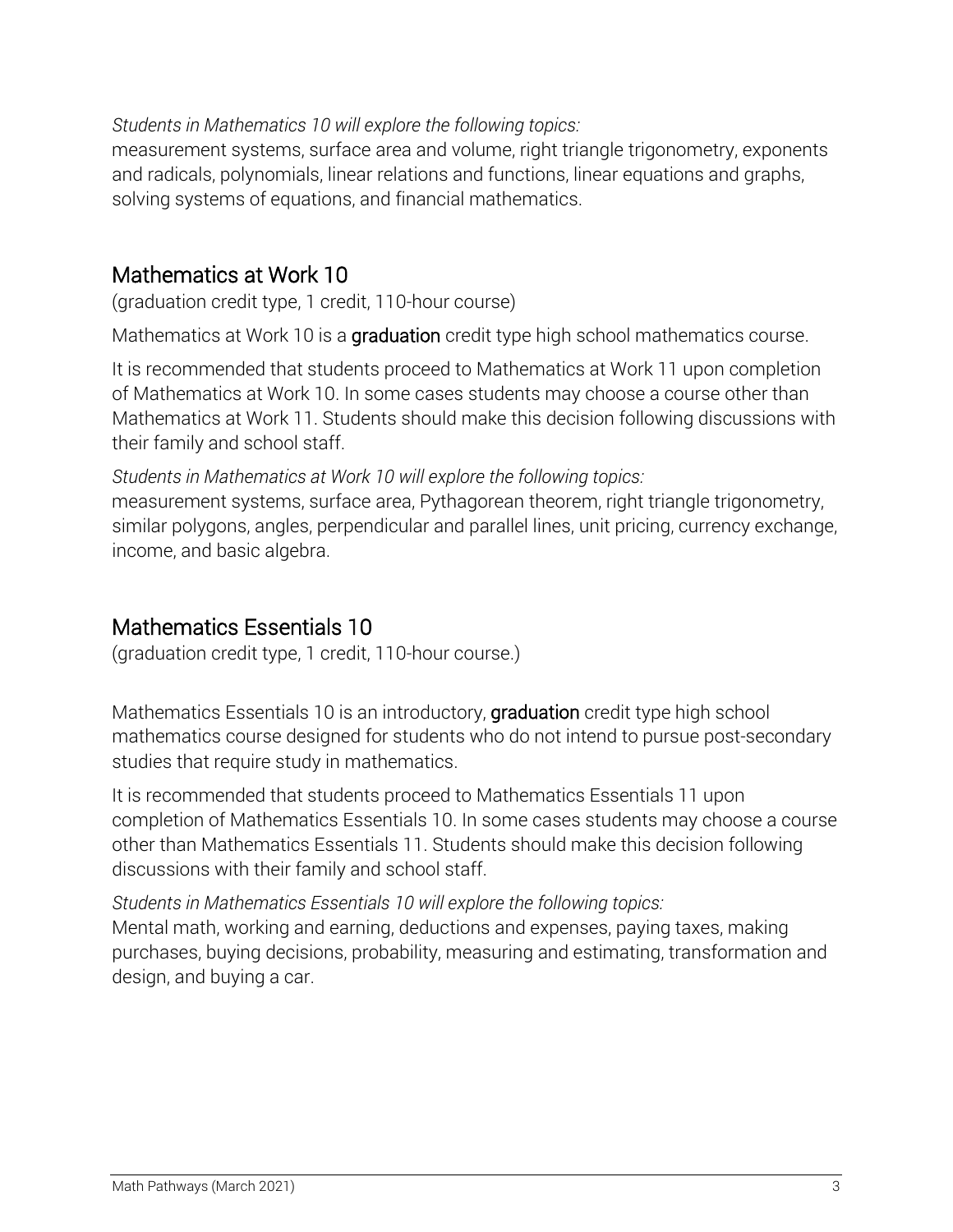# Grade 11 Mathematics Course Descriptions

The following mathematics courses are available at the grade 11 level:

- Mathematics 11: 110 hours, 1 academic credit
- Extended Mathematics 11: 220 hours, 2 academic credits
- Pre-calculus 11: 110 hours, 1 advanced credit
- Mathematics at Work 11: 110 hours, 1 graduation credit
- Mathematics Essentials 11: 110 hours, 1 graduation credit

### Mathematics 11

(academic, 1 credit, 110-hour course)

Mathematics 11 is an **academic** credit type high school mathematics course.

It is recommended that students have successfully completed Mathematics 10 prior to enrolling in this course.

Upon completion of Mathematics 11 it is *recommended* that students proceed to Mathematics 12 or Pre-calculus 11. In some cases students may choose a course other than Mathematics 12 or Pre-calculus 11. Students should make this decision following discussions with their family and school staff.

*Students in Mathematics 11 will explore the following topics:*

applications of rates, scale diagrams and factors, inductive and deductive reasoning, an introduction to proof, cosine law, sine law, spatial reasoning, statistics, systems of linear inequalities, and quadratic functions.

#### Extended Mathematics 11

(academic, 2 credits, 220-hour course.)

It is an academic credit type high school mathematics course. Extended Mathematics 11 is designed to allow students to complete the Mathematics 11 course over a full year. Upon successful completion students will receive 2 academic credits; one grade 11 academic mathematics credit and one grade 11 technology credit.

It is recommended that students have successfully completed Mathematics 10 prior to enrolling in this course.

Upon completion of Extended Mathematics 11 it is *recommended* that students proceed to Mathematics 12. In some cases students may choose a course other than Mathematics 12. Students should make this decision following discussions with their family and school staff.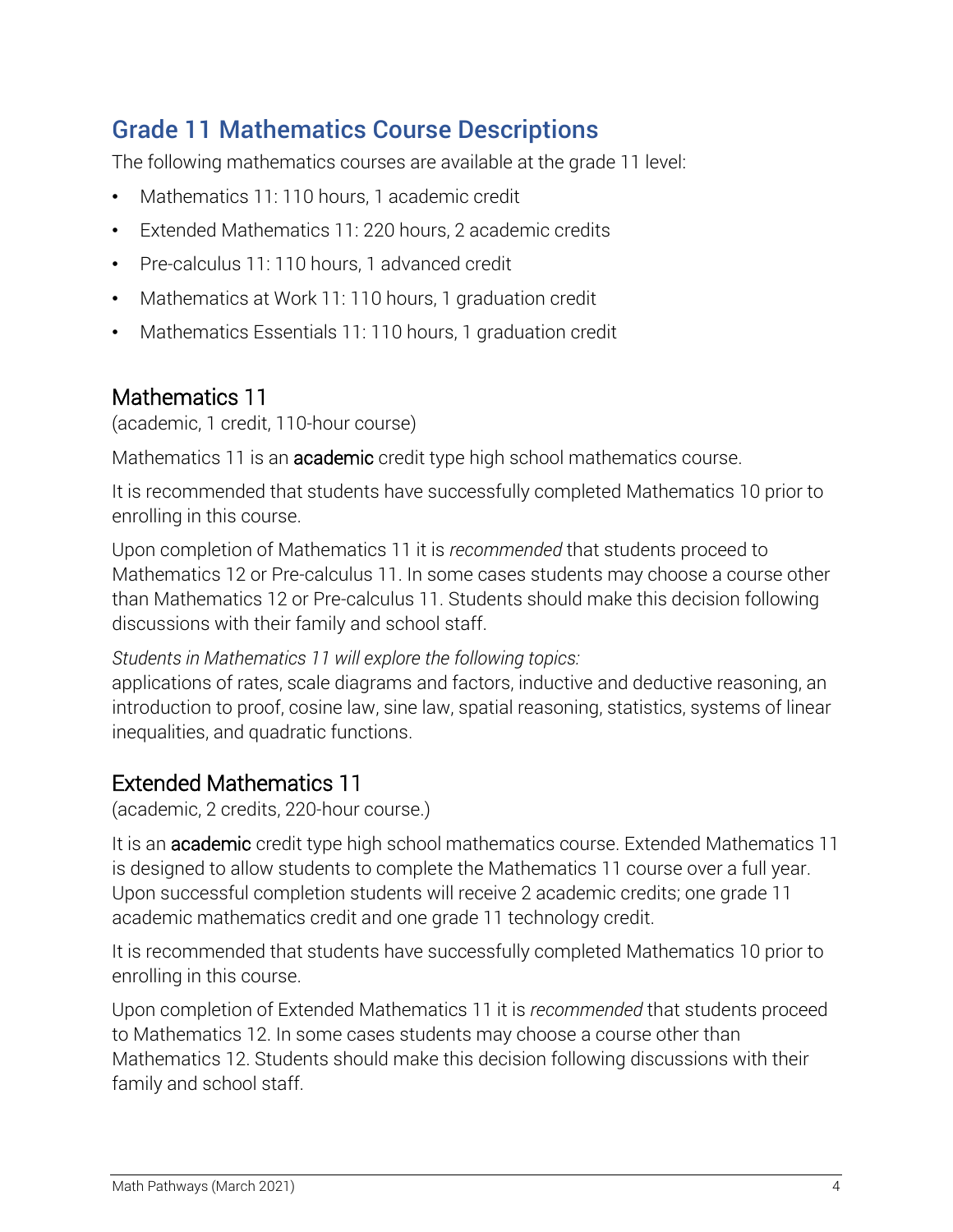*Students in Extended Mathematics 11 will explore the following topics:*

applications of rates, scale diagrams and factors, inductive and deductive reasoning, an introduction to proof, cosine law, sine law, spatial reasoning, statistics, systems of linear inequalities, and quadratic functions. Students will also analyze, interpret and draw conclusions from one and two variable data using numerical, graphical and algebraic summaries, and identify patterns, extract useful information and meaning from professionally collected data sets.

# Pre-calculus 11

(advanced, 1 credit, 110-hour course)

Pre-calculus 11 is an advanced credit type high school mathematics course.

It is recommended that students have successfully completed Mathematics 11 prior to enrolling in this course.

Upon completion of Pre-calculus 11 it is *recommended* that students proceed to Mathematics 12 or Pre-calculus 12. In some cases students may choose a course other than Mathematics 12 or Pre-calculus 12. Students should make this decision following discussions with their family and school staff.

#### *Students in Pre-calculus 11 will explore the following topics:*

absolute value, radical expressions and equations, rational expressions and equations, angles in standard position, analyze and solve quadratic equations, linear and quadratic equations and inequalities in two variables, arithmetic and geometric sequences, and reciprocals of linear and quadratic functions.

# Mathematics at Work 11

(graduation credit type, 1 credit)

Mathematics at Work 11 is a graduation credit type high school mathematics course.

It is recommended that students have successfully completed Mathematics at Work 10 prior to enrolling in this course.

Upon completion of Mathematics at Work 11 it is *recommended* that students proceed to Mathematics at Work 12. In some cases students may choose a course other than Mathematics at Work 12. Students should make this decision following discussions with their family and school staff.

#### *Students in Mathematics at Work 11 will explore the following topics:*

measurement systems, surface area, volume, 2-D and 3-D geometry, scale, exploded diagrams, numerical reasoning, personal budgets, compound interest, financial institution services, data management, and formula manipulation for various contexts.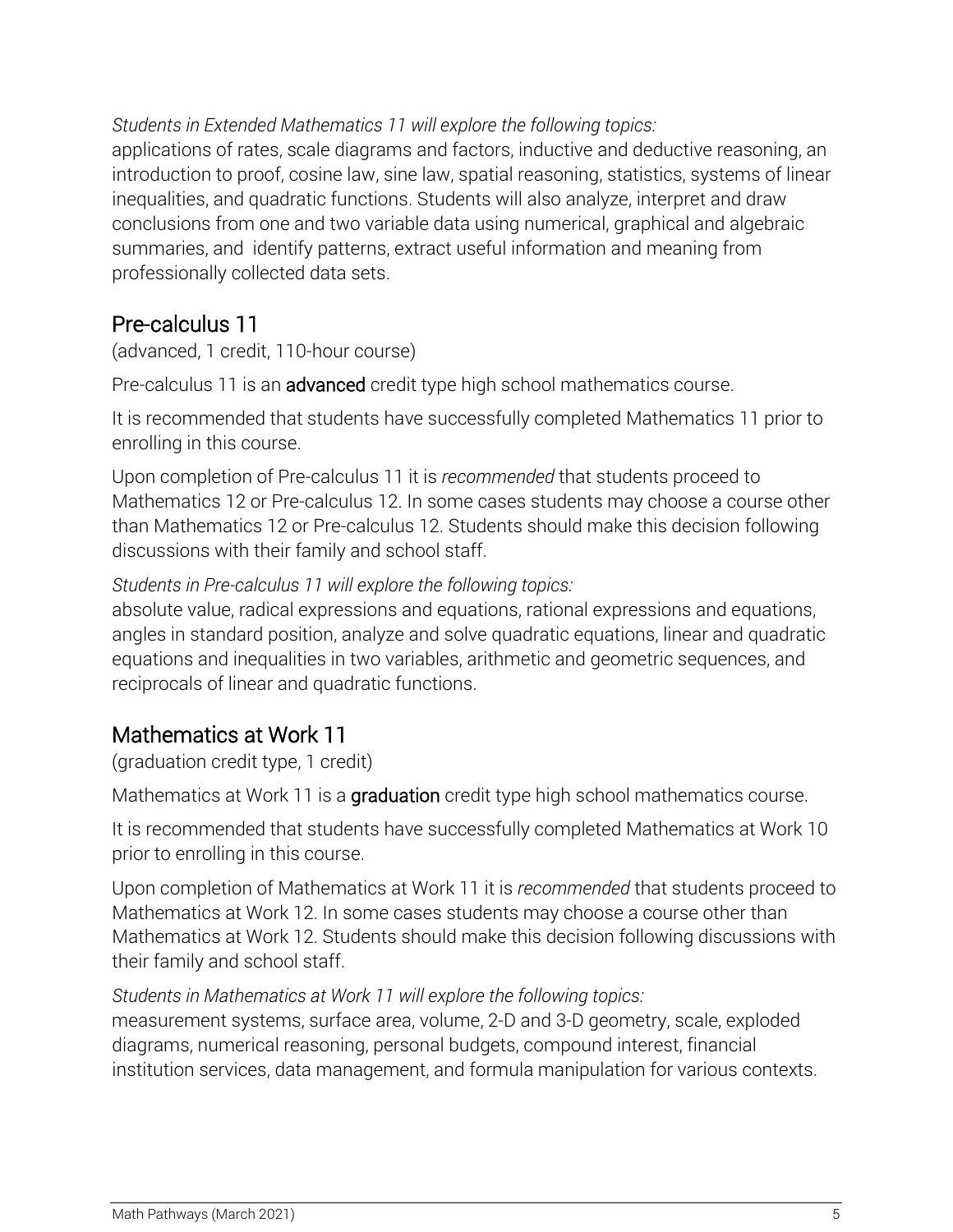### Mathematics Essentials 11

(graduation credit type, 1 credit, 110-hour course)

Mathematics Essentials 11 is a graduation credit type high school mathematics course designed for students who do not intend to pursue post-secondary studies that require study in mathematics .

It is recommended that students have successfully completed Mathematics Essentials 10 prior to enrolling in this course.

Upon completion of Mathematics Essentials 11 It is *recommended* that students proceed to Mathematics Essentials 12 . In some cases students may choose a course other than Mathematics Essentials 12. Students should make this decision following discussions with their family and school staff.

*Students in Mathematics Essentials 11 will explore the following topics:*

mental mathematics, data management, borrowing money, renting or buying, household budgets, investing money, measurement, 2-D and 3-D design, mathematics in content areas such as science and social studies.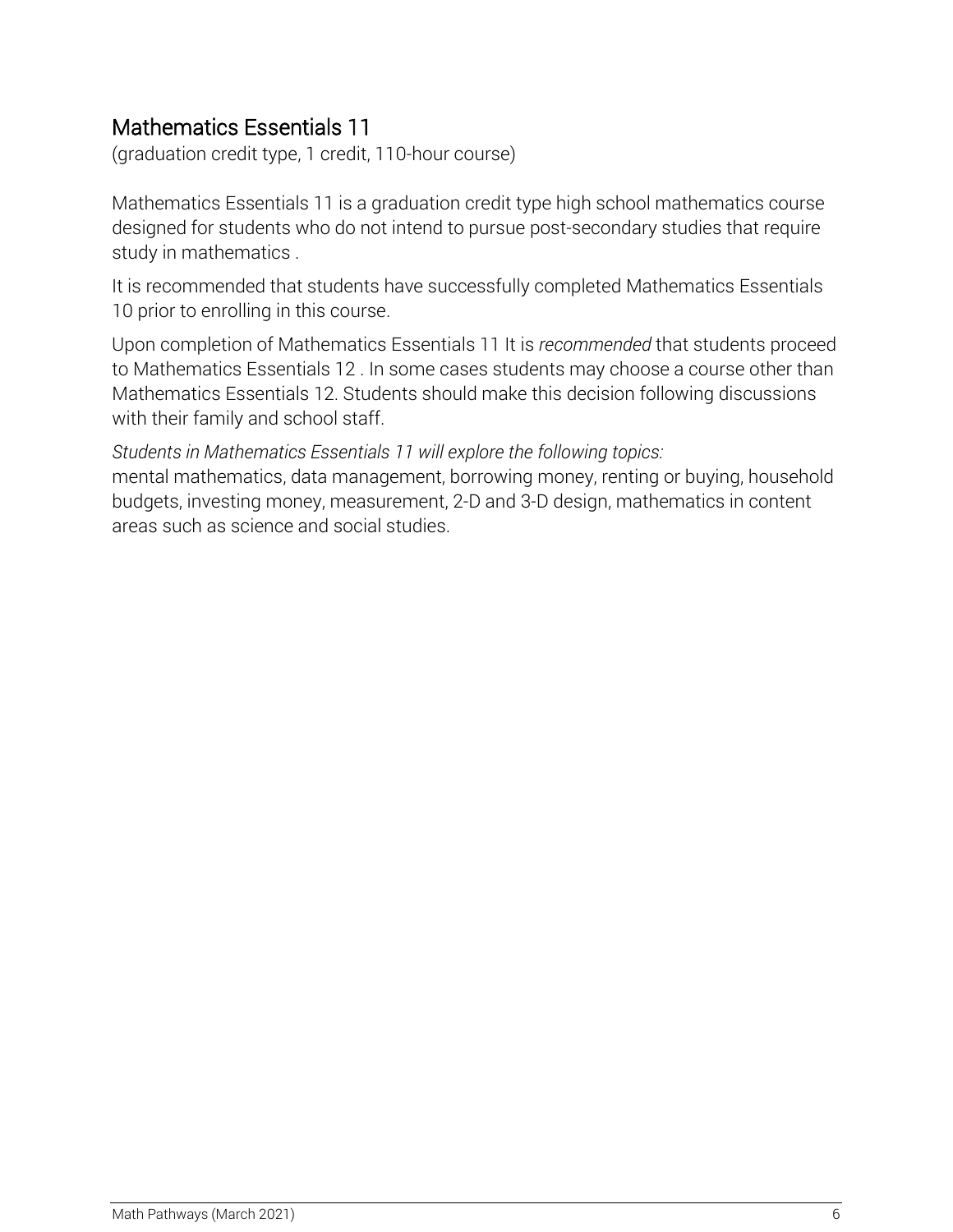# Grade 12 Mathematics Course Descriptions

The following mathematics courses are available at the grade 12 level:

- Mathematics 12: 110 hours, 1 academic credit
- Pre-calculus 12: 110 hours, 1 advanced credit
- Calculus 12: 110 hours, 1 advanced credit
- Mathematics at Work 12: 110 hours, 1 graduation credit
- Mathematics Essentials 12: 110 hours, 1 graduation credit

# Mathematics 12

(academic credit type, 1 credit, 110-hour course)

Mathematics 12 is an **academic** credit type high school mathematics course.

It is recommended that students have successfully completed Mathematics 11 or Extended Mathematics 11 prior to enrolling in this course.

*Students in Mathematics 12 will explore the following topics:*

borrowing money, investing money, set theory, logical reasoning, counting methods, probability, polynomial functions, exponential functions, logarithmic functions, and sinusoidal functions.

#### Pre-calculus 12

(advanced credit type, 1 credit, 110-hour course)

Pre-calculus 12 is an advanced credit type high school mathematics course.

It is recommended that students have successfully completed Pre-calculus 11 prior to enrolling in this course.

Upon completion of Pre-calculus 12 students may choose to enroll in Calculus 12.

*Students in Pre-calculus 12 will explore the following topics:*

transformations, radical functions, polynomial functions, trigonometry, exponential functions, logarithmic functions, rational functions, function operations, permutations, combinations, and the binomial theorem.